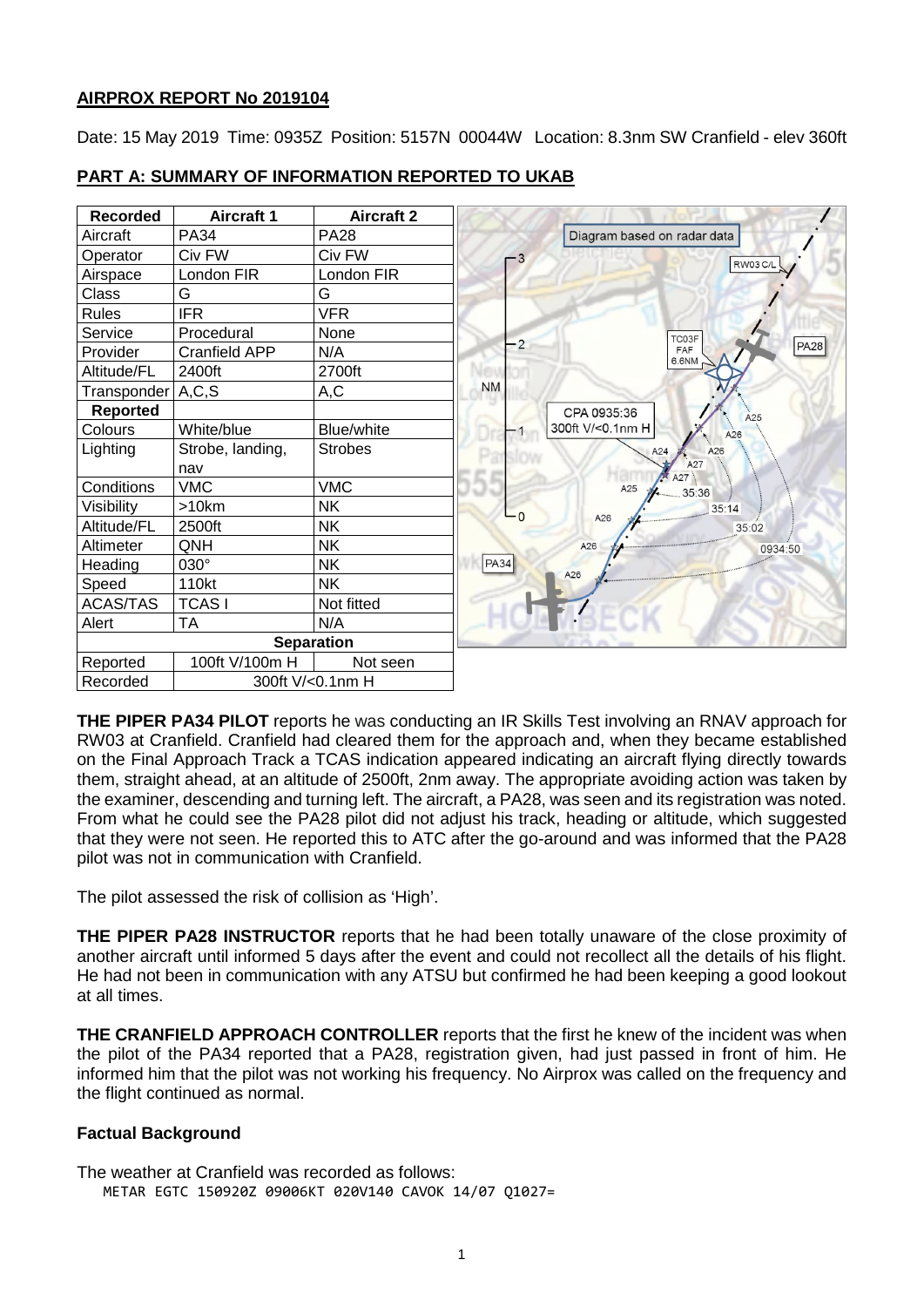## **Analysis and Investigation**

## **UKAB Secretariat**

Cranfield was not equipped with surveillance equipment. Consequently, without R/T communication from the PA28 pilot, or visual contact, which was not likely because the aircraft was over 8nm away from the airport, the controller could not have been aware of the PA28's presence.

The PA34 and PA28 pilots shared an equal responsibility for collision avoidance and not to operate in such proximity to other aircraft as to create a collision hazard<sup>[1](#page-1-0)</sup>. If the incident geometry is considered as head-on or nearly so then both pilots were required to turn to the right<sup>[2](#page-1-1)</sup>.

A portion of the RW03 RNAV approach plate is shown below:



## **Summary**

 $\overline{\phantom{a}}$ 

An Airprox was reported when a PA34 and a PA28 flew into proximity near Cranfield at 0935hrs on Wednesday 15<sup>th</sup> May 2019. The PA34 pilot was conducting an RNAV approach and operating under IFR in VMC, the PA28 pilot was operating under VFR in VMC. The PA34 pilot was in receipt of a Procedural Service from Cranfield, the PA28 pilot was not in receipt of an ATS.

<span id="page-1-0"></span><sup>1</sup> SERA.3205 Proximity.

<span id="page-1-1"></span><sup>2</sup> SERA.3210 Right-of-way (c)(1) Approaching head-on.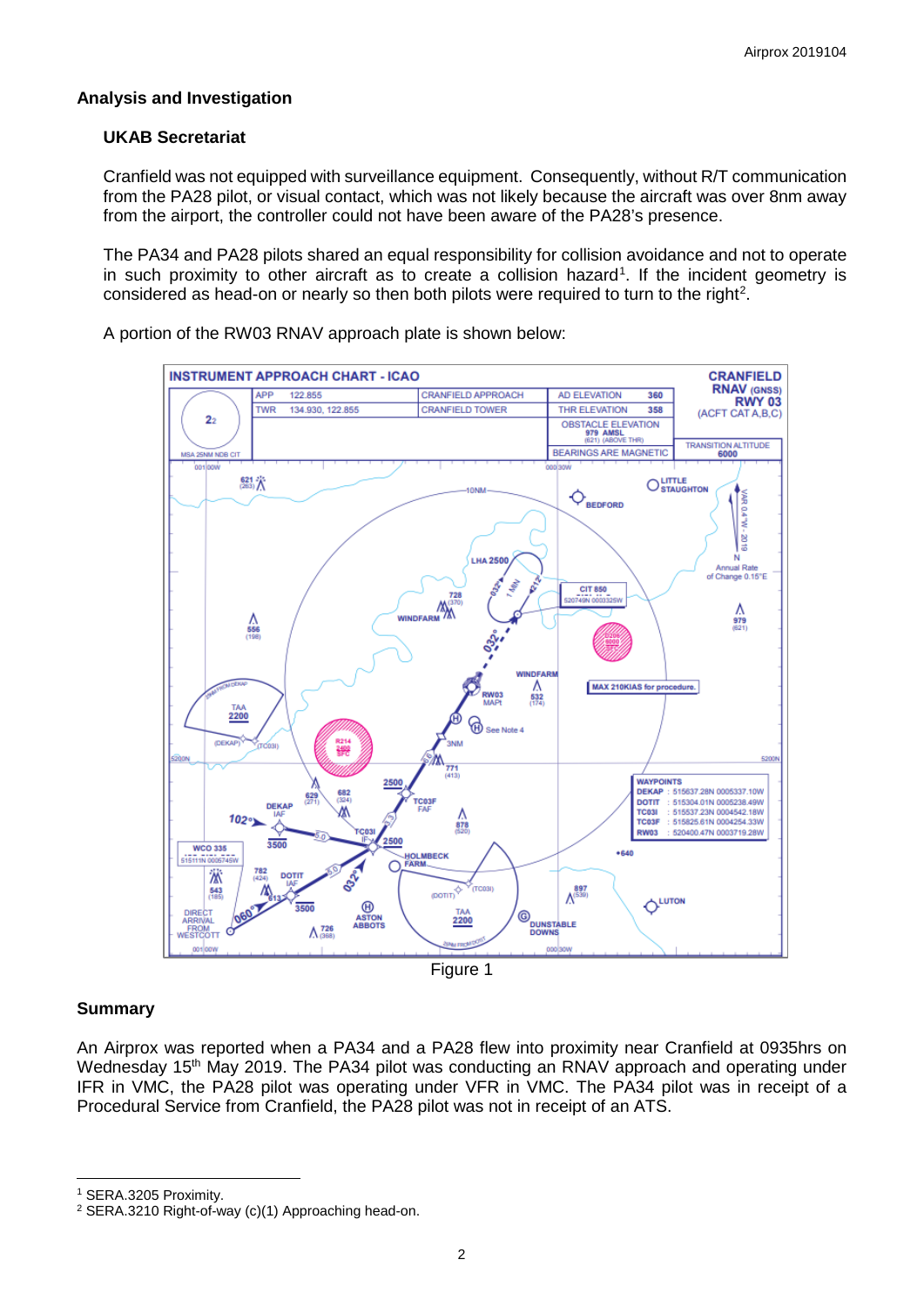## **PART B: SUMMARY OF THE BOARD'S DISCUSSIONS**

Information available included reports from the pilots, the Cranfield Approach controller, area radar and RTF recordings and reports from the appropriate ATC and operating authorities. Relevant contributory factors mentioned during the Board's discussions are highlighted within the text in bold, with the numbers referring to the Contributory Factors table displayed in Part C.

The Board first turned their attention to the actions of the PA28 pilot. Members noted that the aircraft was carrying out a cross-country training task with an instructor and a student, and that they had approached to about 4nm south of Cranfield before turning onto the reciprocal track of the RW03 approach path. Several members commented that Cranfield was a busy training airport, especially with pilots carrying out IFR approaches, and that they would have expected the PA28 instructor to have been aware that IFR training was highly likely in that location. In their opinion, routeing reciprocally down the 'feathers', which indicated an IFR approach, at just above the approach altitude without contact with ATC (**CF4**) was not a good example to show the student. Furthermore, they were surprised that they were not in receipt of any ATS or even listening out on an appropriate frequency. GA members commented that a communication plan should have been addressed during their planning for the flight (**CF3**), and that it would have been prudent to have contacted Cranfield Approach to pass their details even if they were not intending to fly through the 'feathers'. The Board noted that the instructor had commented that he had been 'keeping a good lookout' but it was evident that he had not seen the PA34, although it had passed close horizontally, 300ft below. (**CF6**). This again highlighted the limitations of the see-and-avoid barrier, and the advantages of employing other MAC mitigations such as contacting ATC or installing one of the increasingly affordable collision warning systems. Fortunately for the PA28 pilots, the PA34 was equipped with TCAS, which had alerted on the PA28.

Turning to the actions of the PA34 crew, members noted that they had been operating under IFR, carrying out an RNAV approach to RW03 at Cranfield, under examination conditions. They were in receipt of a Procedural Service because Cranfield was not equipped with surveillance equipment. Consequently, the controller would not have been aware of the proximity of the PA28 and could not have passed any information about its presence without contact with its pilot (**CF1**, **CF2**). The PA34 pilot had received a TCAS TA (**CF5**) about an aircraft flying directly towards them at the same altitude of about 2500ft, and a range of 2nm. Given the likely closure rate, this would have given about 30- 40secs before the aircraft passed, and some members wondered whether the PA34 examiner might have taken earlier action than he did and immediately turned away (nominally to the right for a headon encounter, but acknowledging that he would not wish to turn in front of the PA28 that was to his right ahead). Other members commented that, under examination conditions, the examiner may have hoped to be able to continue their approach for the benefit of the student and, noting that there was some height difference, to only intervene if absolutely necessary because abandoning the approach would not only have financial implications for the student but could have upset their composure for a further approach. Ultimately, members agreed that the PA34 examiner was clearly monitoring the PA28 on TCAS and, although closely judged, when it became apparent that a conflict was imminent, had taken control to turn left and descend to increase the vertical separation.

Turning to the risk, members noted that, as a result of the PA34 examiner's manoeuvre, at CPA the aircraft were separated by 300ft vertically albeit less than 0.1nm horizontally. Prior to CPA, although the PA28 pilot had not seen the PA34, the pilot of the latter aircraft had received a TCAS TA about the PA28 and had also established visual contact during his avoidance manoeuvre. As a result, the Board agreed that although safety had been reduced, the PA34 examiner's monitoring of the PA28 and his subsequent avoiding action had been effective in averting the risk of a collision. Accordingly, the incident was assessed as risk Category C.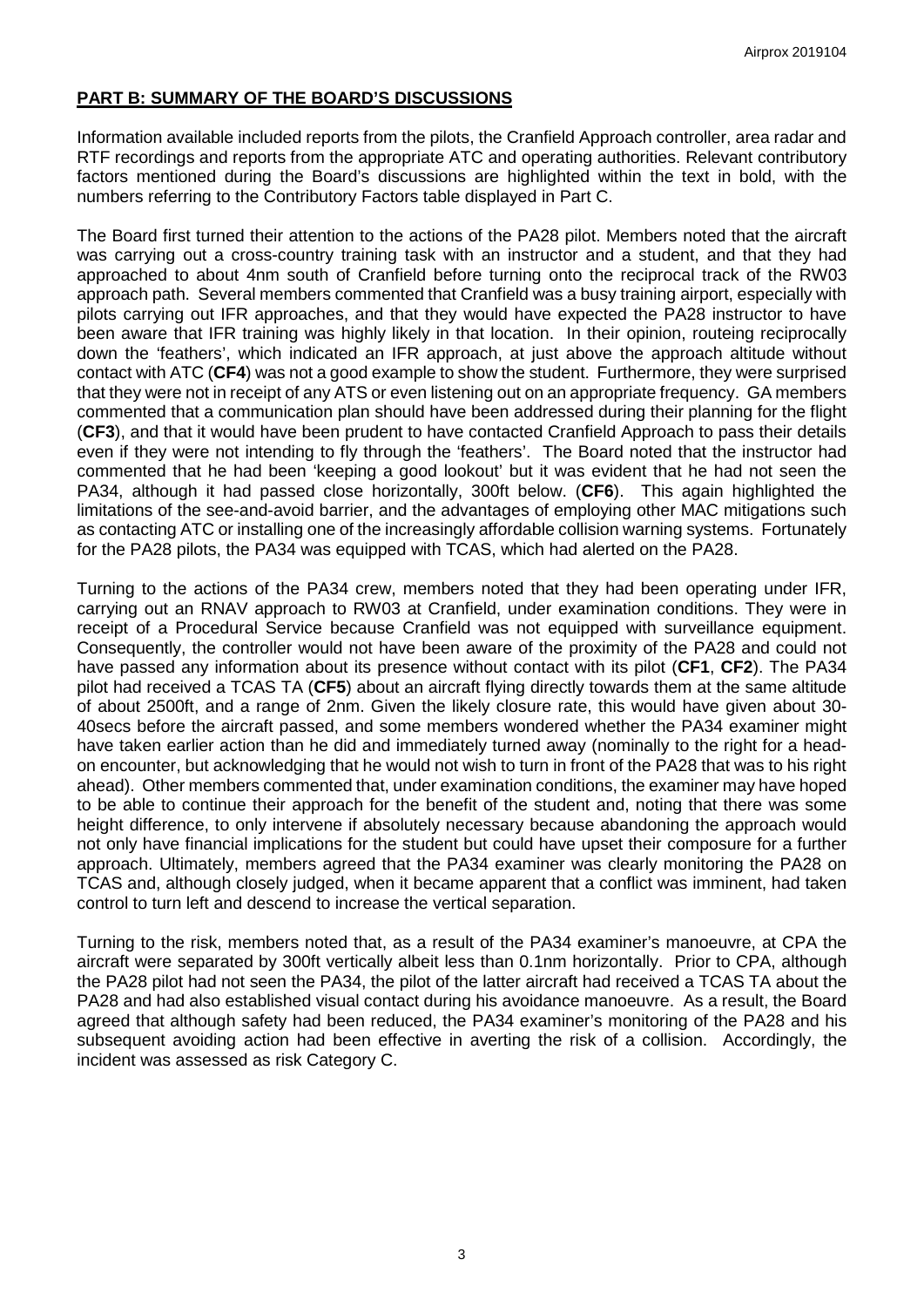# **PART C: ASSESSMENT OF CONTRIBUTORY FACTORS AND RISK**

## Contributory Factors:

|           | 2019104-Barriers                                     |                                            |                                                                     |  |  |  |  |
|-----------|------------------------------------------------------|--------------------------------------------|---------------------------------------------------------------------|--|--|--|--|
| <b>CF</b> | Factor                                               | <b>Description</b>                         | <b>Amplification</b>                                                |  |  |  |  |
|           | <b>Ground Elements</b>                               |                                            |                                                                     |  |  |  |  |
|           | • Situational Awareness and Action                   |                                            |                                                                     |  |  |  |  |
| 1         | Contextual                                           | • Situational Awareness and Sensory Events | Only generic, late or no Situational Awareness                      |  |  |  |  |
| 2         | <b>Human Factors</b>                                 | • Conflict Detection - Not Detected        |                                                                     |  |  |  |  |
|           | <b>Flight Elements</b>                               |                                            |                                                                     |  |  |  |  |
|           | <b>• Tactical Planning and Execution</b>             |                                            |                                                                     |  |  |  |  |
| 3         | <b>Human Factors</b>                                 | • No Decision/Plan                         | Inadequate planning                                                 |  |  |  |  |
| 4         | <b>Human Factors</b>                                 | • Communications by Flight Crew with ANS   | Pilot did not communicate with appropriate<br>controlling authority |  |  |  |  |
|           | • Electronic Warning System Operation and Compliance |                                            |                                                                     |  |  |  |  |
| 5         | Contextual                                           | • ACAS/TCAS TA                             | TCAS TA / CWS indication                                            |  |  |  |  |
|           | • See and Avoid                                      |                                            |                                                                     |  |  |  |  |
| 6         | <b>Human Factors</b>                                 | • Monitoring of Other Aircraft             | Non-sighting or effectively a non-sighting by one or<br>both pilots |  |  |  |  |

#### Degree of Risk: C

## Safety Barrier Assessment<sup>[3](#page-3-0)</sup>

In assessing the effectiveness of the safety barriers associated with this incident, the Board concluded that the key factors had been that:

## **Ground Elements:**

**Situational Awareness of the Confliction and Action** were assessed as **ineffective** because Cranfield was not equipped with surveillance radar; consequently, the controller would not have been aware of the presence of the PA28.

## **Flight Elements:**

 $\overline{\phantom{a}}$ 

**Tactical Planning and Execution** was assessed as **ineffective** because the PA28 instructor did not contact Cranfield ATC although he had passed close to the airfield and the instrument approach path to RW03.

**Electronic Warning System Operation and Compliance** were assessed as **partially available** because only the PA34 was equipped with a collision warning system.

**See and Avoid** was assessed as **effective** because the PA34 pilot obtained visual contact with the PA28.

<span id="page-3-0"></span><sup>&</sup>lt;sup>3</sup> The UK Airprox Board scheme for assessing the Availability, Functionality and Effectiveness of safety barriers can be found on the [UKAB Website.](http://www.airproxboard.org.uk/Learn-more/Airprox-Barrier-Assessment/)